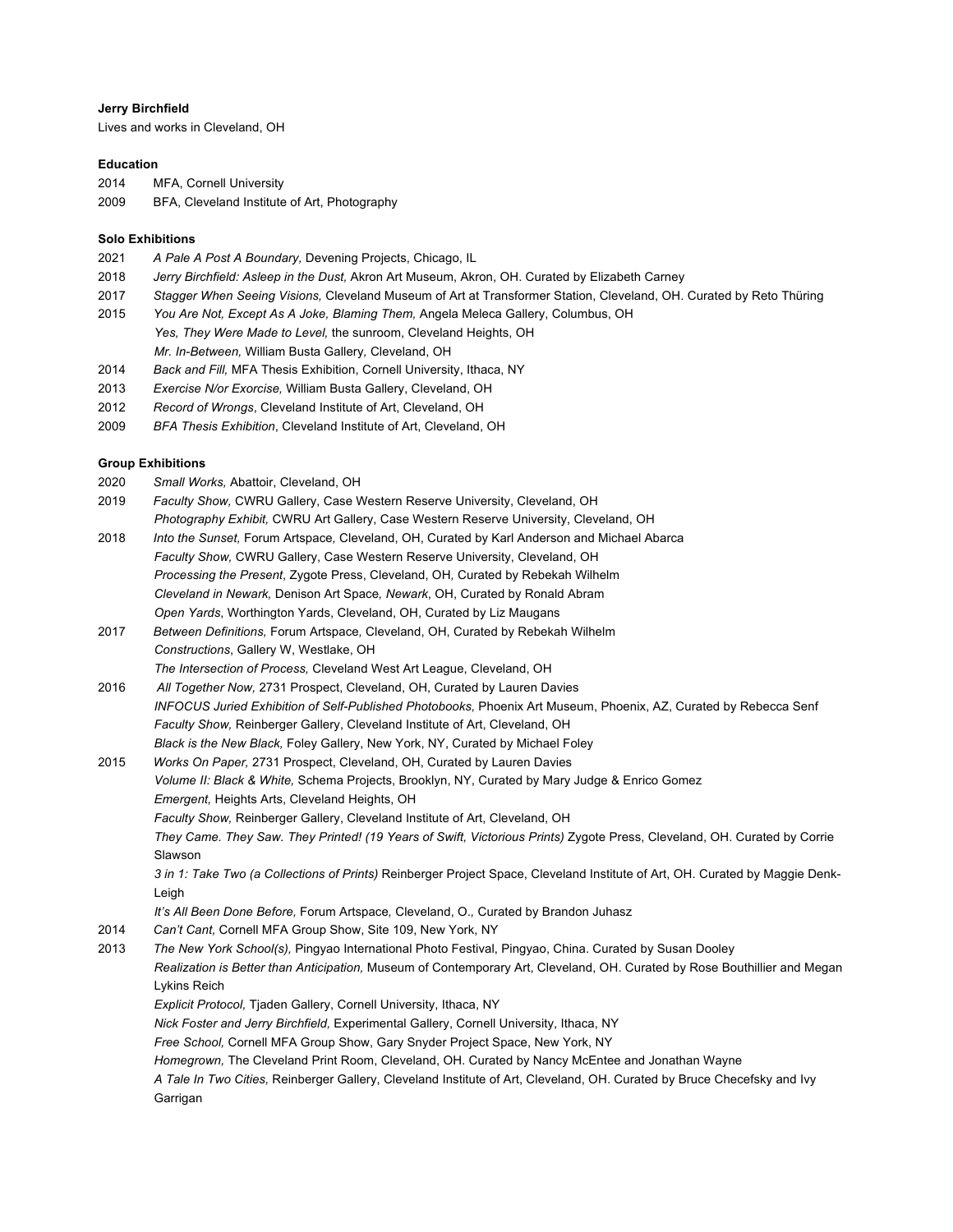2012 *Shaking Paper,* Tjaden Gallery, Cornell University, Ithaca, NY *Beautiful Data,* School of Art Gallery, Kent State University, Kent, OH. Curated by Howard Anderson Turner *Illusion,* The Center for Fine Art Photography, Fort Collins, CO. Juried by Terry Etherton *Let's Get Digital,* Riffe Gallery, Columbus, OH. Curated by Alexandra Nicholis Coon  *After Zero*, Cuyahoga Community College, West. Curated by Julie Friedman

2011 *One to Another*, ROYGBIV Gallery, Columbus, OH (two-person exhibition with Dragana Crnjak)  *Portability & Network*, SPACES, Cleveland, OH. Curated by Christian Wulffen  *Image/Object/Material: Recent Works by Christi and Jerry Birchfield,* Arts Collinwood Gallery, Cleveland, OH (two-person exhibition)

 *Celestial Skies: Real and Imagined II,* Cleveland Clinic, Cleveland, OH. Curated by Jennifer Finkel

- 2010 *Degrees of Separation,* Cleveland Institute of Art, Cleveland, OH. Curated by Karl Anderson  *Outer Space: The American Odyssey,* 1025 Huron Rd. Cleveland, OH. Curated by Michelle Murphy and Cetusss  *84th Annual International Competition: Photography,* Print Center, Philadelphia, PA. Juried by Ingrid Schaffner  *Building Peers,* Reinberger Gallery, Cleveland Institute of Art, Cleveland, OH. Curated by Saul Ostrow
- 2009 *Terra Non Firma,* Front Room Gallery and Legation Gallery, Cleveland, OH. Curated by Mark Keffer  *This Is Not A Photograph: Contemporary Approaches to Photography,* Cleveland Foundation, Cleveland, OH. Curated by Jennifer Friess
- *Print Center 83rd Annual Exhibition,* Print Center, Philadelphia, PA. Juried by Shelly Bancroft and Peter Nesbett 2008 *Positioning the Real: The Authentic Artifice*, Cleveland Foundation, Cleveland, OH. Curated by Paula Burleigh  *Friends of Photography*, Toledo Museum of Art, Toledo, OH. Juried by Todd Hido

## **Projects**

- 2021 *(forthcoming)* Artist Book / Portfolio Release
- 2019 Book/Audio release: *Asleep in the Dust*, in collaboration with TMT Trio at the Bop Stop, Cleveland, OH Print Club ltd., Davis, CA. Invitation to make a series of screen prints
- 2018 Collaborative Performance with TMT Trio as part of *Jerry Birchfield: Asleep in the Dust,* Akron Art Museum, Akron OH
- 2016 *Bound: Art Book & Zine Fair*, MOCA, Cleveland, OH. Artist book release: *Yes, They Were Made to Level* (book) Zygote Press/Ink House, Cleveland, OH. Invitation to make a series of mono prints
	- *World Building,* SGC International print portfolio. Organized by Janet Ballweg and Troy Richards
- 2015 Collaborative Performance with Rural Carrier as part of *Yes, They Were Made to Level,* the sunroom, Cleveland Heights, OH *Mimeo Revolution, Book & Zine Fair*, MOCA, Cleveland, OH. Artist book release: *Yes, They Were Made to Level* (zine) *Publications and Multiples Fair*, Baltimore, MD. Artist book release: *So To Speak*
- 2014 *Caring for the Commons,* SGC International print portfolio. Organized by Maggie Denk-Leigh and Troy Richards
- 2013 Bellwether Summer Film Series, curated film / TV segments and feature for screening at the Transformer Station
- 2011*Monothon,* Zygote Press, Cleveland, OH. Invitation to make a series of mono prints

## **Presentations**

- 2019 Cleveland Institute of Art, Photography & Video department, Cleveland, OH. Portfolio and presentation
- 2018 *Jerry Birchfield: Asleep in the Dust,* Akron Art Museum, Akron OH*.* Conversation with Elizabeth Carney Youngstown State University, Department of Art, Youngstown, OH. Artist talk
- 2017 *Stagger When Seeing Visions,* The Cleveland Museum of Art at Transformer Station, Cleveland, OH. Conversation with Reto Thüring
	- *Constructions*, Gallery W, Westlake, OH. The Cleveland Museum of Art Contemporary Art Society, Artist talk *Unfettered: Artists Who Work Across Media,* The Sculpture Center, Cleveland, OH. Panel discussion. Moderator: Kristen Cliffel, Panel: Steve Locke, Irina Koukhanova and Jerry Birchfield
- 2015 2731 Prospect, Cleveland, OH. Moderator: Lauren Davies, Panel: Christi Birchfield, Jerry Birchfield, Andrea Joki, Lane Cooper and Jason K. Milburn
- 2014 Cleveland Institute of Art, Painting & Drawing departments, Cleveland, OH. Artist talk Cleveland Institute of Art, Photography & Video department, Cleveland, OH. Artist talk International Center of Photography, Alternative Art class with Bernard Yenelouis, New York, NY. Artist talk
- 2013 *LaTableRonde #2.3 On Photography: How, Where, and When Will We Talk About Photography?* Critical Practice Inc. New York, NY. Round table moderators: Marvin Heifermann and Saul Ostrow
- 2011 Cleveland State University, Photography II and III classes with Professor Mark Slankard, Cleveland, OH. Artist talk ROGBIV, *One to Another,* Columbus, OH. Artist talk